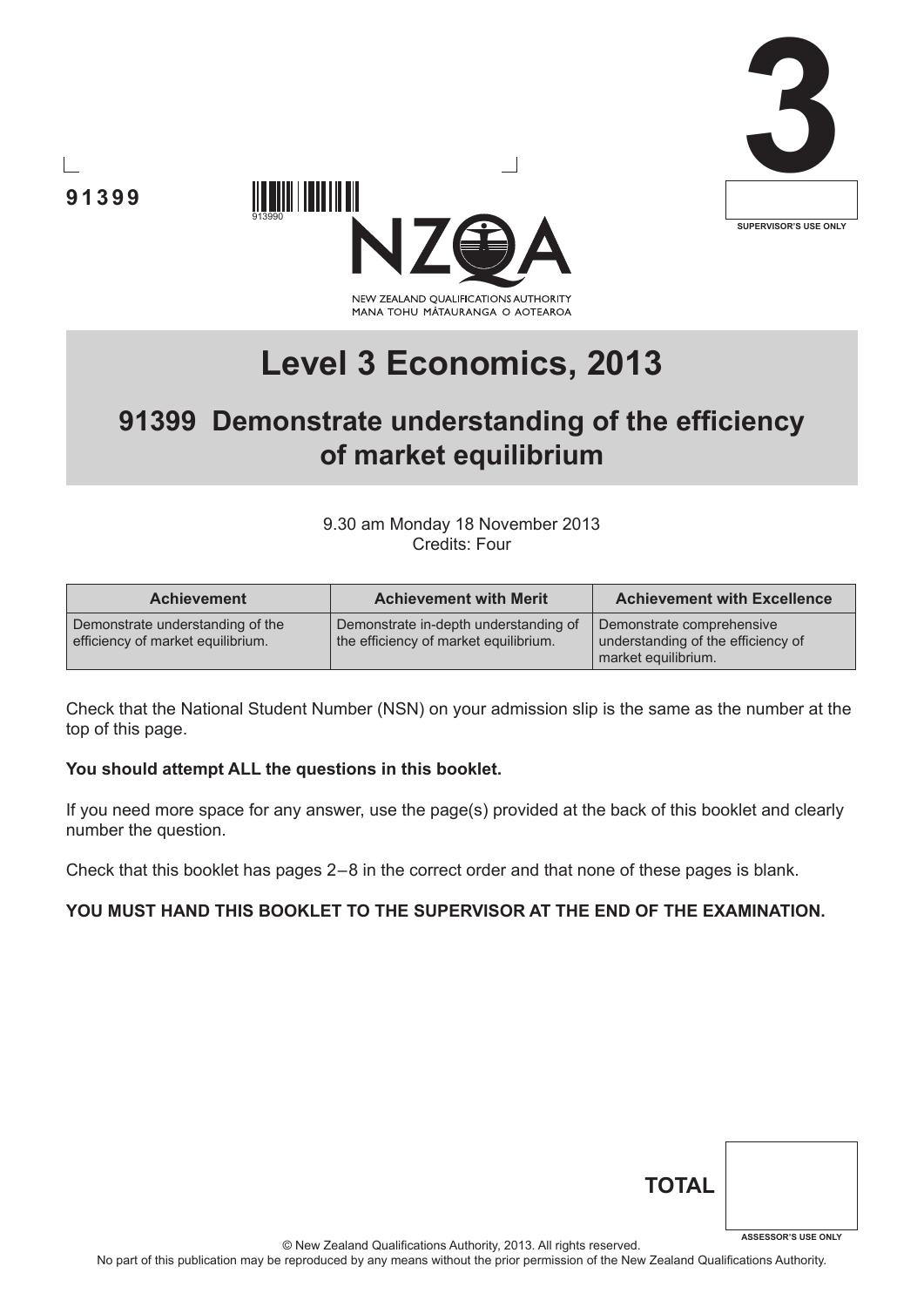**ASSESSOR'S USE ONLY**

You are advised to spend one hour answering the questions in this booklet.

#### **QUESTION ONE**

As part of the New Zealand – China Free Trade Agreement, tariff removals will continue in 2013. New Zealand will remove tariffs on a range of Chinese products imported into New Zealand. A good example of this is in the removal of the tariff on shoes.

Complete (a) and (b), to discuss the impact of the tariff removal on efficiency in the New Zealand shoe market:



- (a) (i) On Graph One above, show the impact of the tariff removal on the New Zealand shoe market. Identify the new price ( $P_{new}$ ), new quantity demanded ( $Q_2$ ), new quantity supplied by New Zealand producers  $(Q_3)$ , and new quantity imported  $(M<sub>new</sub>)$ .
	- (ii) Explain in detail any changes you made to Graph One.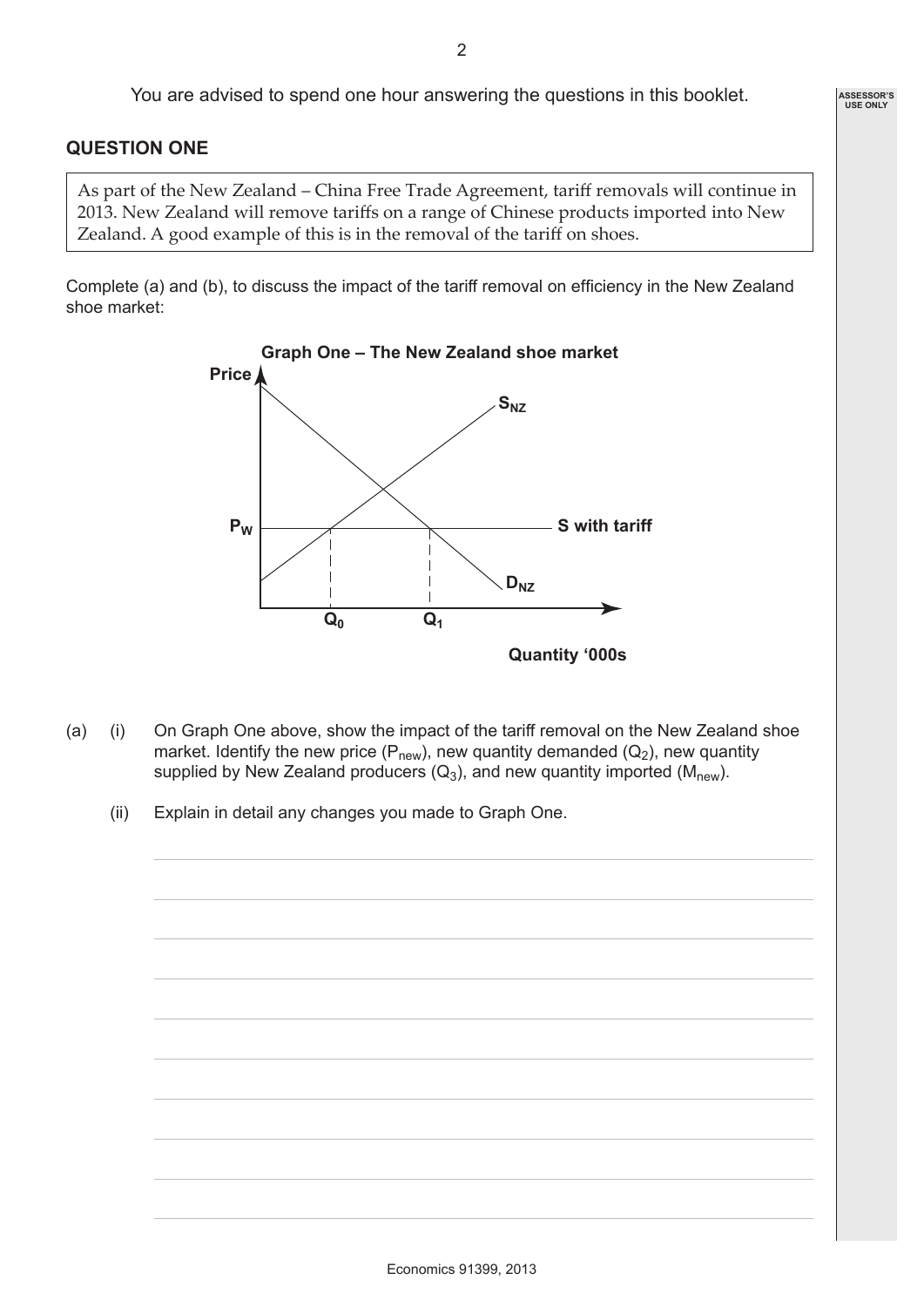(b) Compare and contrast the impact of the tariff removal on consumers, producers, the government, and allocative efficiency.

In your answer:

- on Graph One, use labelling, and shade in areas to show the impact of the tariff removal on allocative efficiency in the New Zealand shoe market
- explain the changes in consumer surplus, producer surplus, and government tariff revenue
- refer to changes you made on Graph One
- explain the impact on overall allocative efficiency.

**ASSESSOR'S USE ONLY**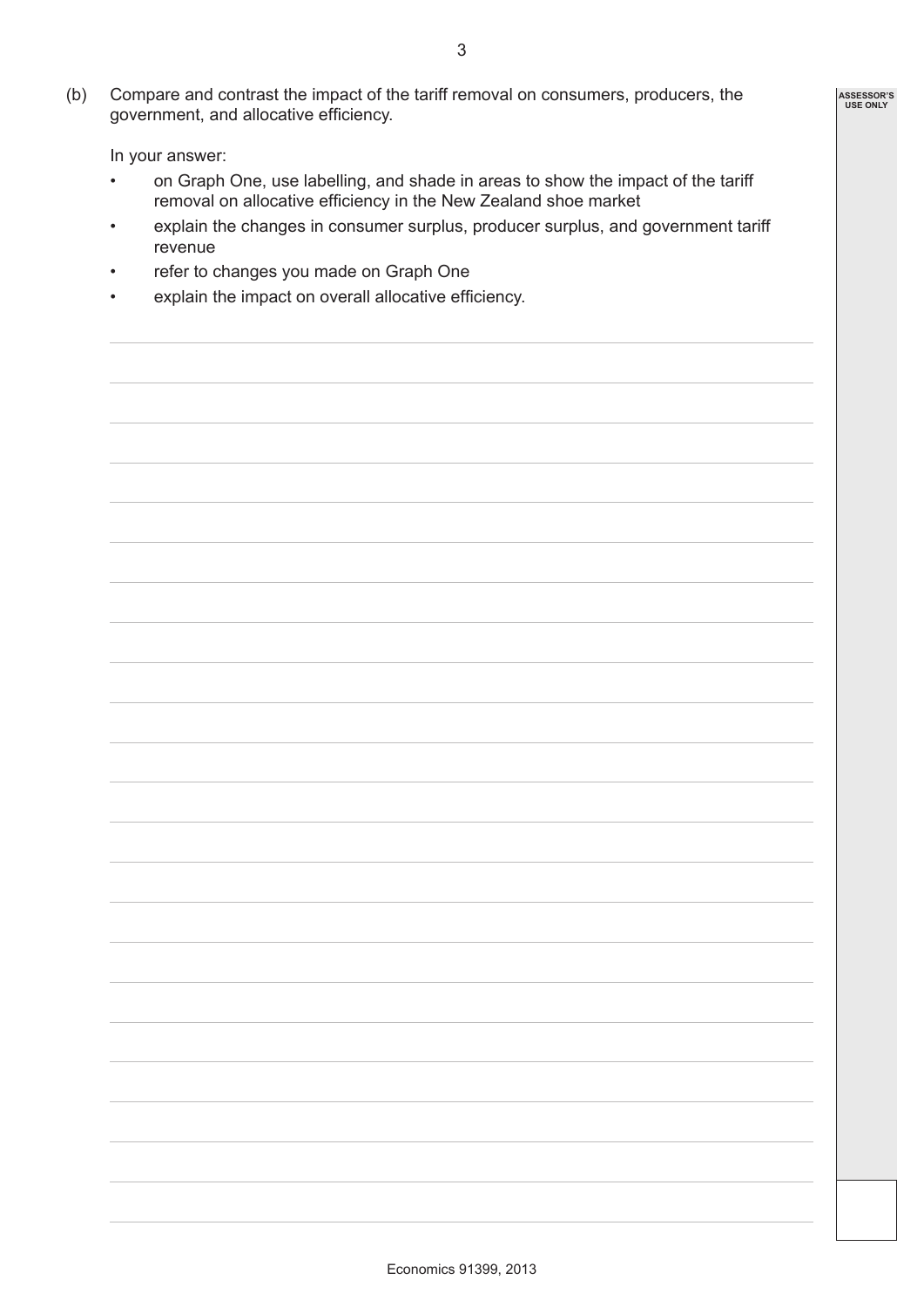### **QUESTION TWO**

Graphs Two and Three show two similarly-priced products with differing price elasticities of demand.



Complete (a) and (b) to discuss the impact of \$1 tax on the efficiency in the market for goods which are price elastic, and for goods which are price inelastic.

(a) In Table One below, use the labels from **Graph Two** to identify:

#### **Table One**

|                                        | <b>Labels from Graph Two</b> |
|----------------------------------------|------------------------------|
| The new equilibrium price and quantity |                              |
| The change in consumer surplus         |                              |
| The change in producer surplus         |                              |
| The tax revenue for government         |                              |
| The deadweight loss                    |                              |

4

**ASSESSOR'S USE ONLY**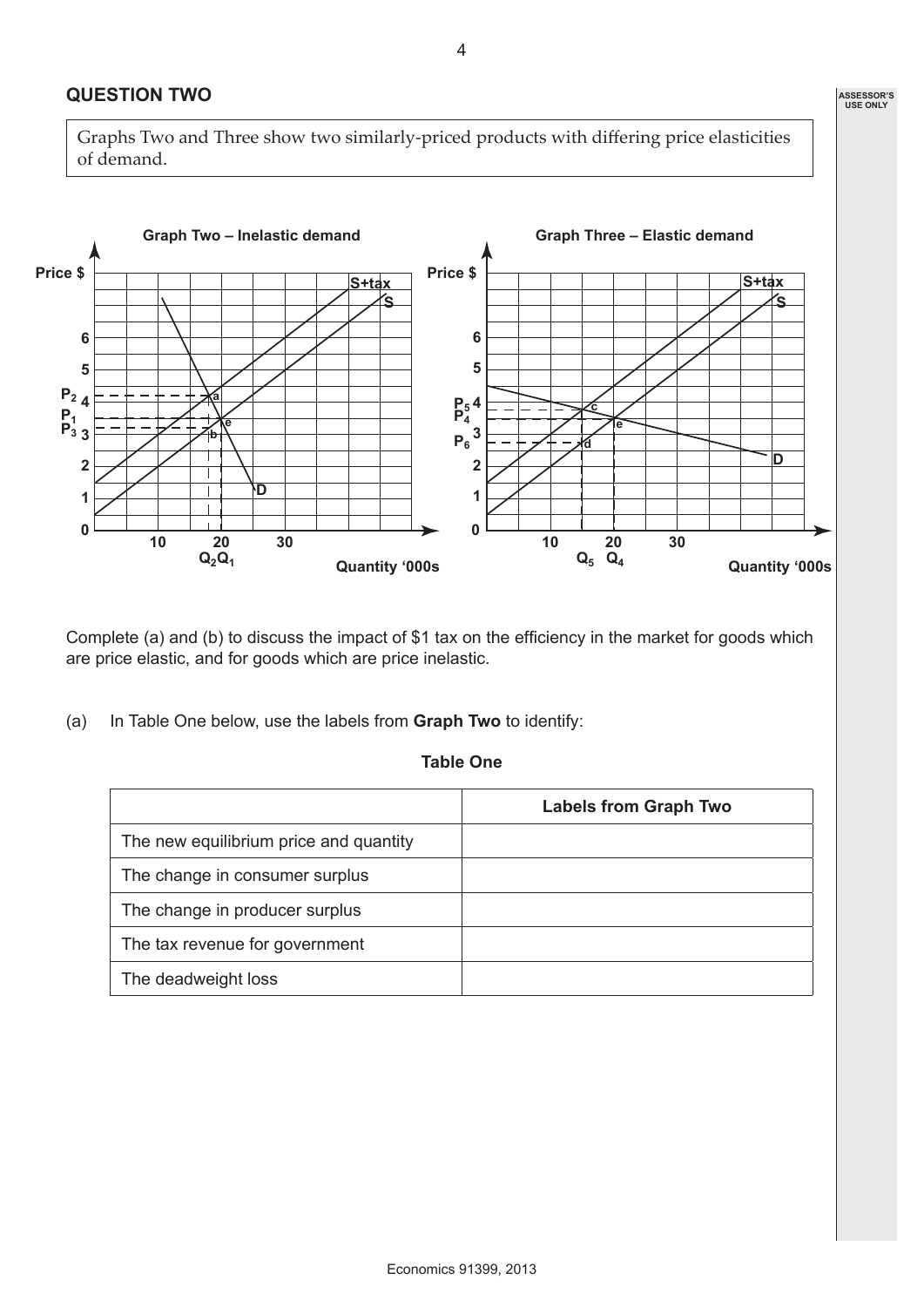- (b) Compare and contrast the impact of the \$1 tax on the efficiency in the market for each good. In your answer:
	- explain in detail, using market forces, the change in market equilibrium for **either** good
	- explain in detail, for **each** good, the changes to consumer surplus, producer surplus, and allocative efficiency
	- compare and contrast the impact of the \$1 tax on consumers, producers, the government, and efficiency, when the goods have different price elasticities
	- refer to both graphs.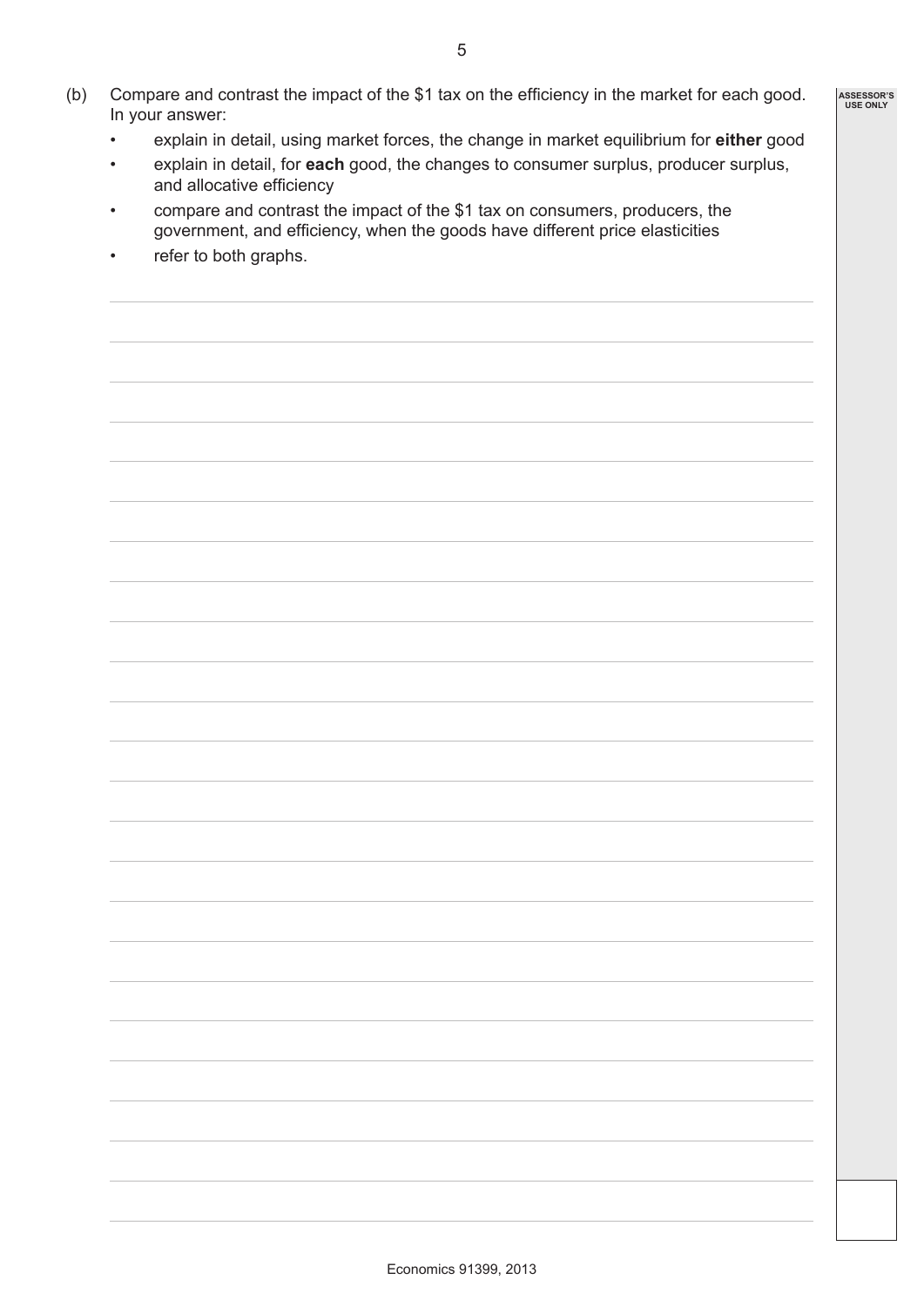Rising rents are likely to become as much of a political issue as unaffordable house prices.

According to research, Auckland house rents are rising faster than both wages and inflation. The rising rents are being driven by a shortage caused by increasing demand.

The increased demand is shown in Graph Four below by the line  $D_1$ .



(a) Explain in detail, using market forces, how the increased demand causes rising rents. Refer to Graph Four in your answer.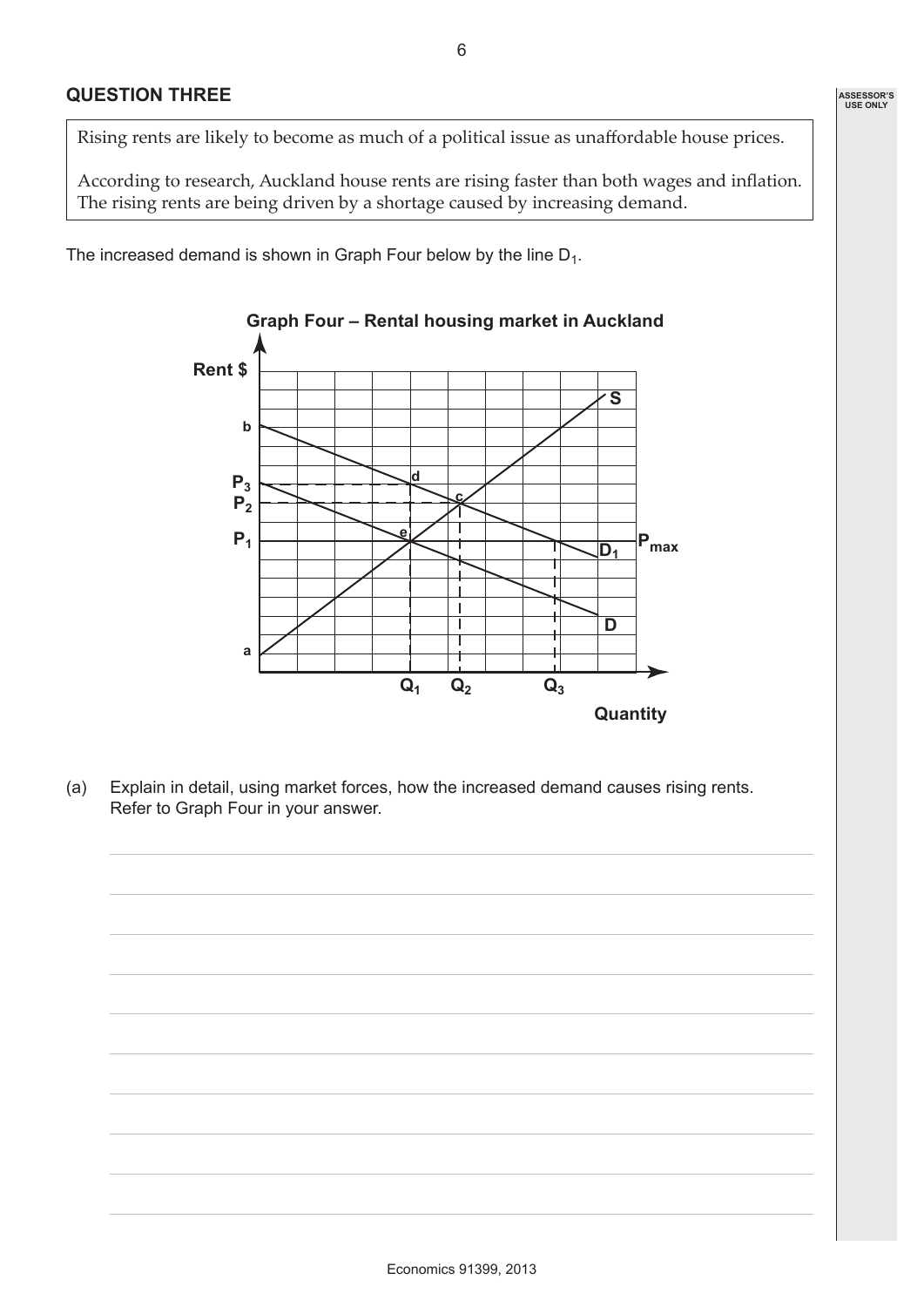If the government has a goal of ensuring affordable rents for more people, then one option that the government has available is to control rents by imposing a maximum rent.

(b) Compare and contrast the situation of leaving the market at the new equilibrium, with the effect of setting a maximum rent at  $P_1$  on the rental housing market in Auckland.

In your answer, refer to Graph Four, and explain the impact of imposing the maximum rent at P $_{\textrm{\tiny{1}}}$  on:

- consumer surplus
- producer surplus
- allocative efficiency
- the government's goal of affordable rents for more people.

**ASSESSOR'S USE ONLY**